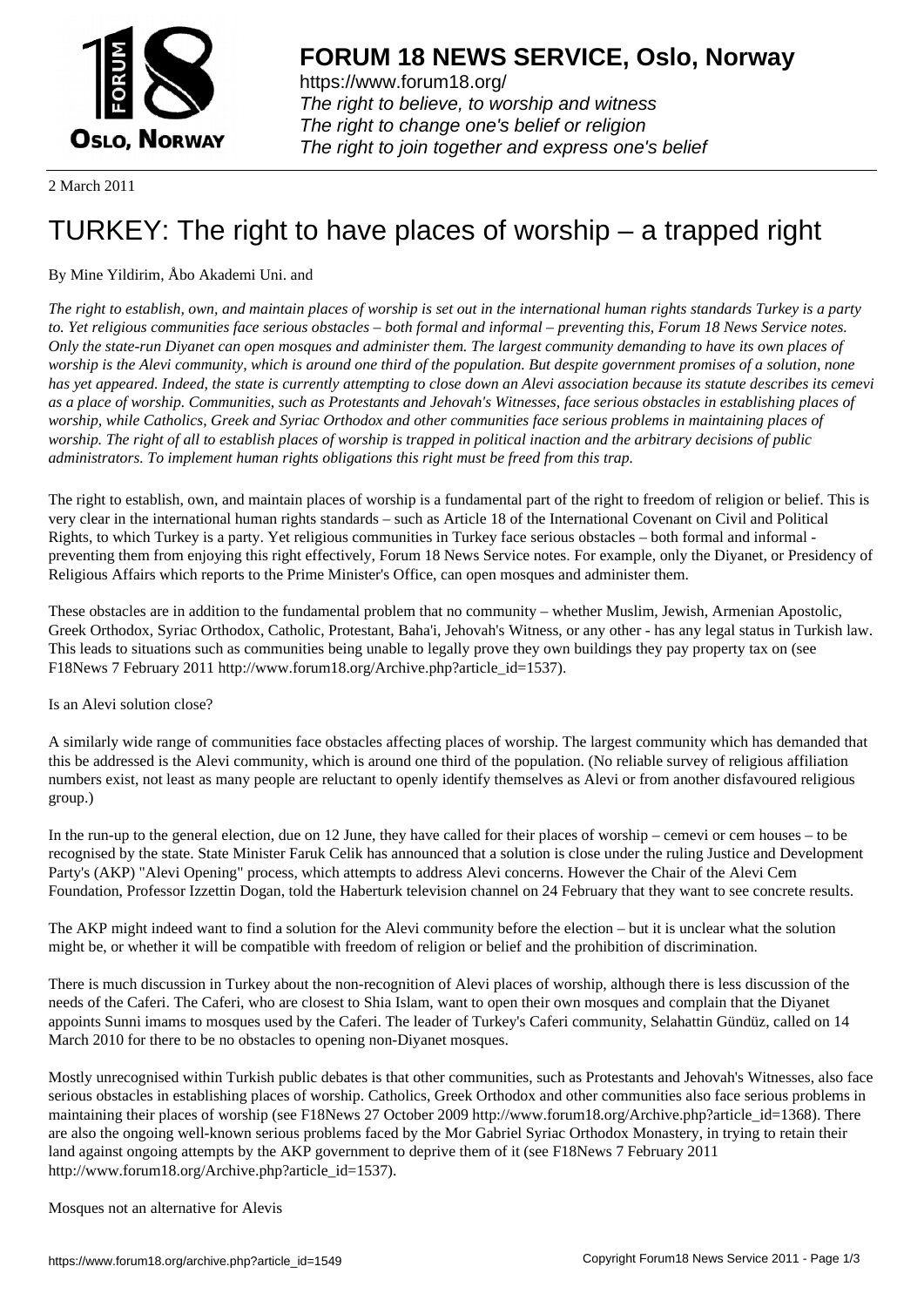$M_{\rm e}$  community use centres. While the Alevi community use centres. While there is a certain variety of worship, as well as social centres. While the  $M_{\rm e}$ practices within the Alevi community most Alevis do not go to mosques (which are all run through the Diyanet which the Alevi consider to be guided by the Sunni Muslim tradition), their clergy are not the imams who minister in mosques but dede (elder or grandfather), and their rituals and prayers are different from Turkey's majority Sunni Muslim tradition.

Before the Turkish Republic was established in 1923, the Alevi worshipped in what were called tekke. But the new republic banned these as well as some religious pilgrimages and ritual under the 1925 Law on the Closure of Dervish Lodges, so restricting all Muslim public worship to mosques. Like closely-related Sufi groups, Alevi worship and rituals now took place only in private. While Alevis did not like this, they accepted it because the restrictions also affected Islamic movements the Alevis saw as hostile to them.

Restricting Muslim worship solely to the mosques administered by the Diyanet clearly raises serious questions in relation to Turkey's international law obligations to be impartial between religions and beliefs. It is for followers of religions or beliefs to decide where they worship – this cannot be a state decision. Turkey is willing to give Alevi places of worship the status of cultural associations, but not to recognise them as places of worship.

### Why not?

Resistance is strong, for a variety of reasons, to recognising Alevi places of worship. Firstly, the Diyanet, which reports directly to the Prime Minister's Office, teaches that mosques – which it administers - are the only places of worship for Muslims. Secondly, most of the ruling AK Party's supporters come from Sunni Muslim backgrounds, and do not like the idea of granting freedoms to the Alevi and so fostering Alevi identity. And thirdly, Article 174 of the Constitution ("Preservation of Reform Laws") bars changing certain laws, including the 1925 Law on the Closure of Dervish Lodges. It may be possible to overcome the restrictions imposed by this Law, by interpreting it and related laws to facilitate freedom of religion or belief (see F18News 7 February 2011 http://www.forum18.org/Archive.php?article\_id=1537).

What difference can having a legal place of worship make?

It is possible, de facto, for Alevis, and others to worship in a building not legally recognised as a place of worship. But there are financial, legal and social consequences of non-recognition.

Financially, places of worship enjoy exemptions from a number of taxes, for instance, property tax, electricity and water tax. Belief communities whose buildings do not have a legal place of worship status cannot benefit from these exemptions.

Legally, gathering for worship in a building that is not legally recognised, or calling it a cemevi, church or similar name may result in prosecution. In Istanbul a Christian was prosecuted on 25 May 2010 for calling his association (established for running seminars on Christianity) a church. He was acquitted when he stated that his poor Turkish as a foreigner led him to wrongly describe his legal association as a church. A number of self-described "churches" without legal place of worship status, but with legal associations, have been formally warned by local police that worship in their buildings is unlawful. The reason given is that the buildings are not legally recognised as places of worship.

Similarly, the authorities are currently attempting to close down an Alevi association, the Cankaya Cemevi Building Association (CCBA), in the capital Ankara. The reason for the ongoing court case is that the CCBA's legal statute describes the cemevi as a place of worship.

Non-recognition of cemevi as places of worship is based on an opinion by the Diyanet – which does not in Turkish law have binding legal force. A Communication (No. 1773), sent by the Diyanet to the Interior Ministry on 17 December 2004, states that: "It is not possible to consider cemevi and other places as places of worship because Alevism, which is a sub-group within Islam, cannot have a place of worship other than mosques or mescit that are common places of worship within Islam".

The Associations Directorate of the Ministry of Interior on 30 March 2005 sent a letter (No. 1277) to the Ankara Governorship, referring to this Diyanet opinion. The Interior Ministry asked for the CCBA to remove references to cemevi as a place of worship from its statute. The CCBA refused to do this when the Ankara Governorship wrote to them requesting this, stating that for all Alevis cemevi are accepted as places of worship. The Governorship then initiated a court case via the Ankara Prosecutor's Office to close the CCBA down.

The Alevis have protested strongly against this, not least as the Diyanet opinion has no legal force and they object to their religious community being made subject to the opinions of another religious community. The state's interference in Alevi internal religious affairs by attempting to dictate whether or not cemevi are places of worship, as well as its subjugation of one religious community to the dictates of another, seems indeed seriously incompatible with international law. Were the case to reach the European Court of Human Rights in Strasbourg, it is very likely that Turkey would lose.